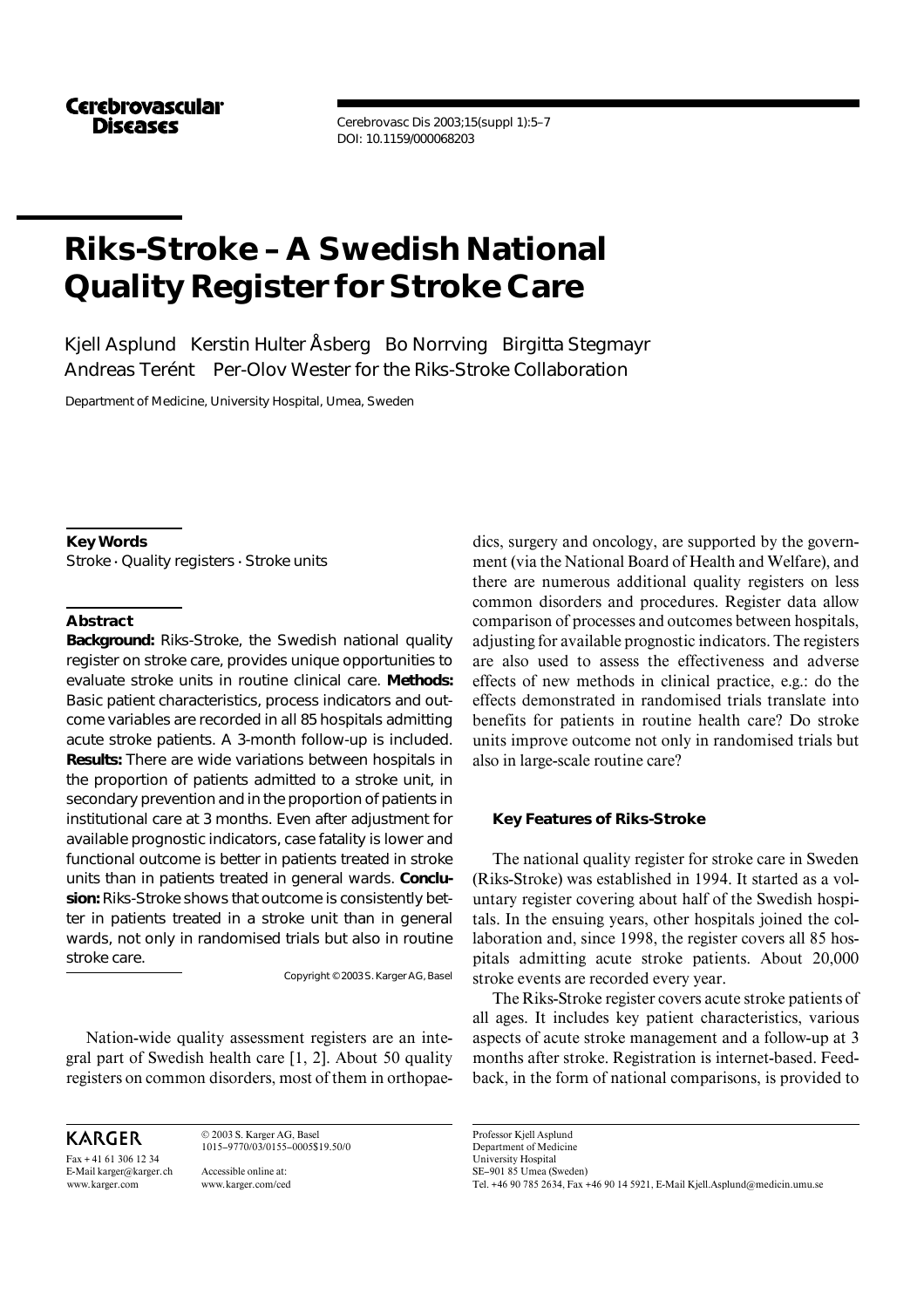

**Fig. 1.** Proportion of surviving stroke patients in Sweden dependent on others for their activities of daily living (ADL dependent) 3 months after stroke during the years 1995–1999.



**Fig. 2.** Functional outcome at 3 months in stroke patients admitted acutely to stroke units compared with those admitted to general wards. Only patients without impairment of consciousness on admission to hospital are included. Age-adjusted data, modified from Stegmayr et al. [4].

the participating hospitals annually. Comparisons are also publicly available on the internet, but they are then presented at county level only (i.e. combined results of two or more hospitals).

The full registration protocol is available on the internet (http://www.riks-stroke.org). Basic patient characteristics, including living conditions and function before stroke, are recorded.

#### **Quality Indicators**

Examples of process indicators are (a) proportion admitted to a stroke unit; (b) proportion with CT scan; (c) treatment in the acute phase and at discharge (= secondary prevention), and (d) length of hospital stay.

The benefits of stroke unit care are well documented, and admission to a stroke unit is therefore a key quality indicator. According to Riks-Stroke, about 70% of Swedish acute stroke patients had access to stroke unit care in the year 2000. In about half of the hospitals, 75% or more of all patients are admitted to a stroke unit. In some hospitals with stroke units, only a minority of patients has access to the unit due to limited capacity.

The proportion examined by CT scans is high, above 95% in most hospitals. Riks-Stroke has identified a few

hospitals that deviate from this general pattern. In the early years of registration, there was an age bias in who obtained access to CT scans, with patients above the age of 75 having a lower chance of undergoing the examination than younger patients. This difference is no longer evident.

Process indicators may also reveal to what extent evidence-based therapy is applied in routine stroke care. For instance, in all Swedish hospitals the great majority of patients (89%) with ischaemic stroke are discharged on antithrombotic treatment, most often antiplatelet agents. The proportion of patients with an ischaemic stroke and atrial fibrillation (presumed cardioembolic stroke) that are discharged on warfarin varies between hospitals from below 10 to around 50%.

Some key outcome measures in Riks-Stroke are case fatality, proportion of ADL-dependent patients at 3 months, proportion of patients in institutional care at 3 months, and patient satisfaction with care. On the national level, stroke outcome improved in parallel to the expansion of stroke unit care during the latter half of the 1990s. Thus the proportion of stroke patients who depend on others for their activities of daily living declined steadily (fig. 1).

6 Cerebrovasc Dis 2003;15(suppl 1):5–7 Asplund/Hulter Åsberg/Norrving/Stegmayr/ Terént/Wester